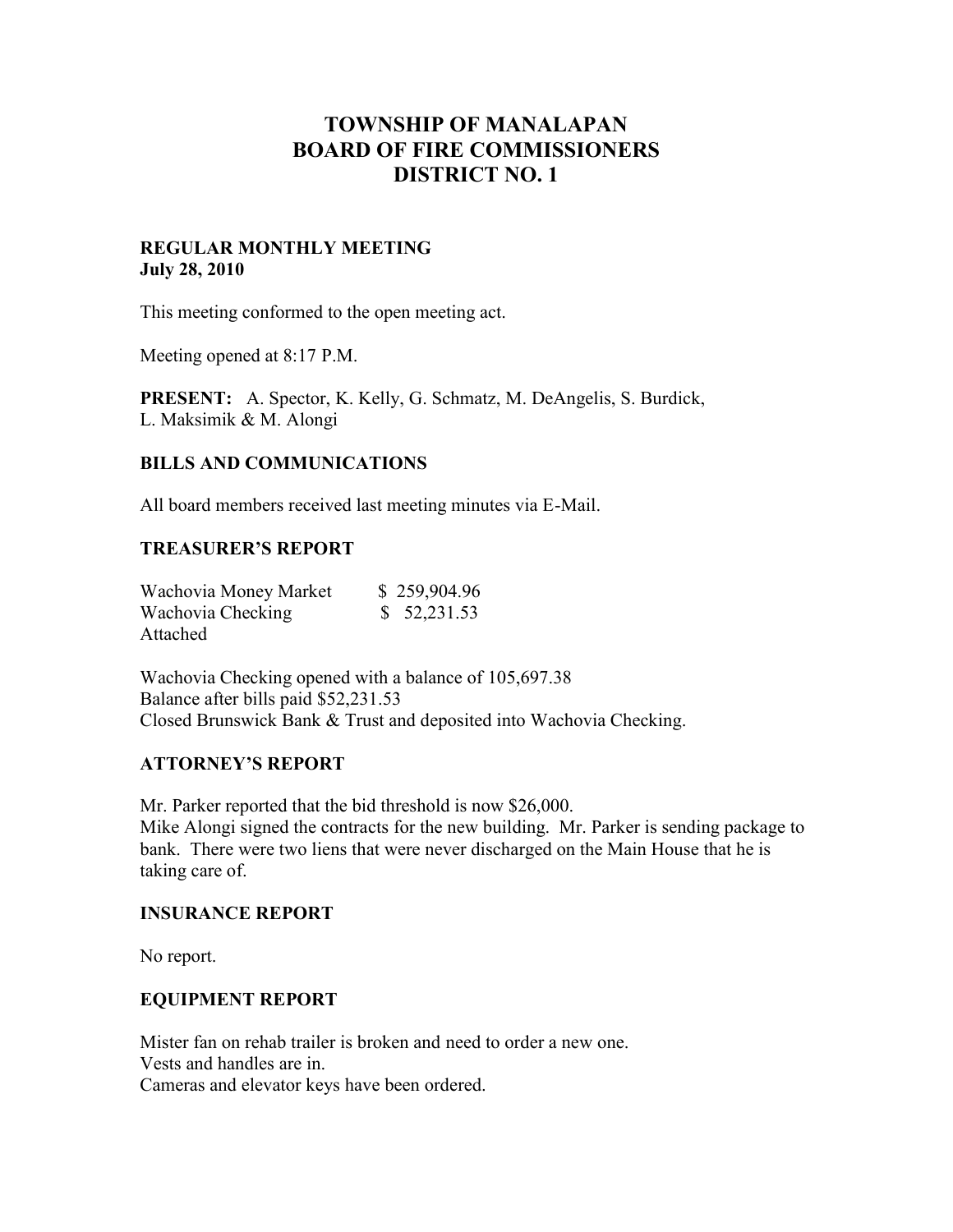# **RADIO REPORT**

No report.

# **CHIEF'S REPORT**

No report.

# **TRUCK REPORT**

Servicing on trucks is continuing. Went over results from the pump and ladder testing. Guardian serviced all the Hurst tools. Service was done on Chief Burdick's vehicle and brakes were done on Lee's vehicle. Frank Kuka's vehicle is being looked at.

# **ASSOCIATION REPORT**

Mike Alongi is still working on the titles and license plates for all the vehicles. Put down deposit with Pantano's for the retaining wall at the Satellite.

### **TRUSTEES' REPORT**

Everything is good.

# **OLD BUSINESS**

See attached.

### **NEW BUSINESS**

Commissioner DeAngelis made a motion to pay all vouchers; this was seconded by Commissioner Kelly. All voted aye.

Commissioner Kelly made a motion for \$3,000 for the Wildwood Convention; this was seconded by Commissioner DeAngelis. All voted aye.

Commissioner Spector made a motion not to exceed \$5,000 to purchase 2 35 foot ladders for 26-1-76 & 26-1-77; this was seconded by Commissioner Kelly. All voted aye.

Meeting opened to the public at 8:42 P.M.